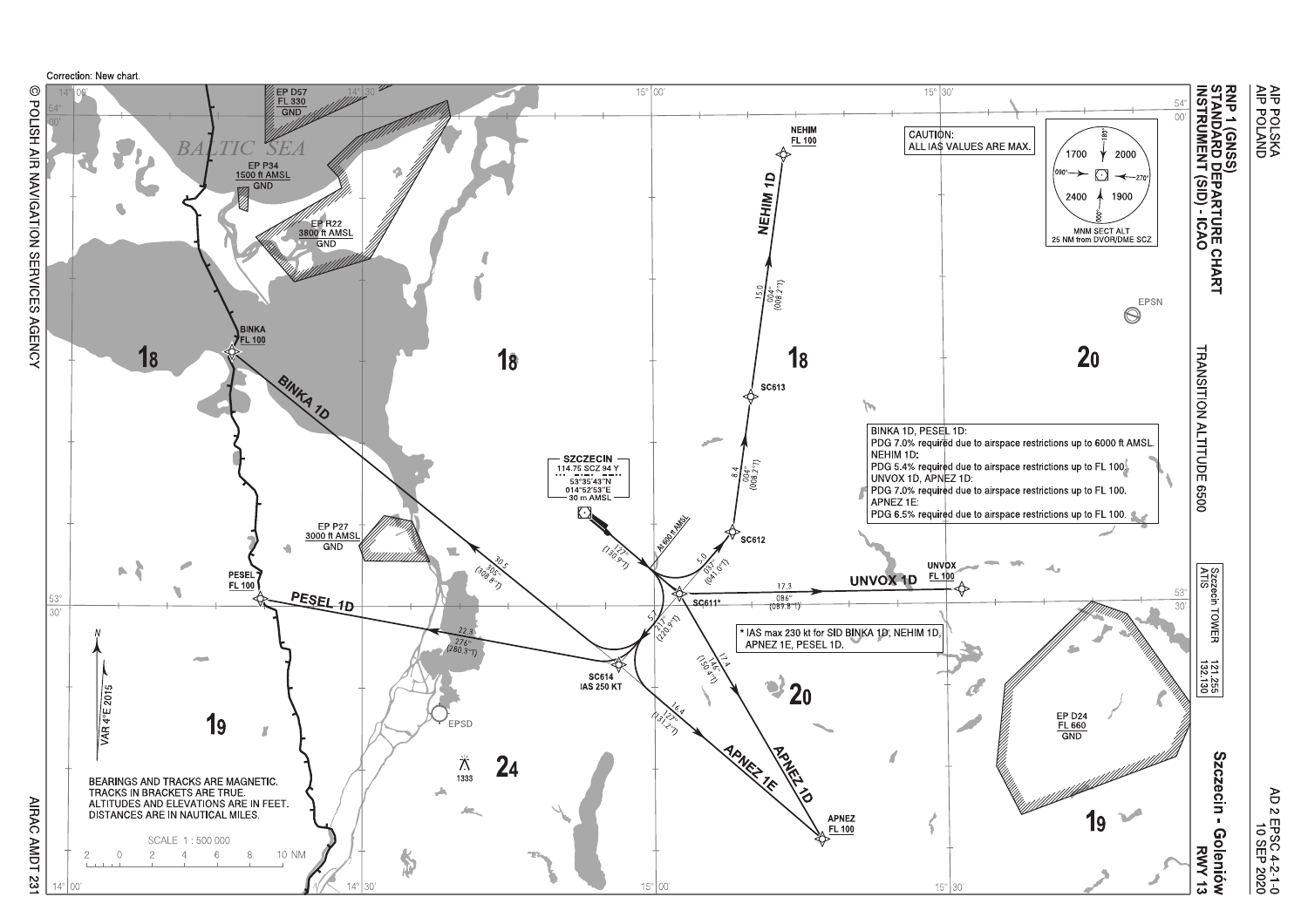## **RNP 1 (GNSS) STANDARD DEPARTURE CHART INSTRUMENT (SID) - ICAO**

# **Szczecin - Goleniów RWY 13**

**BINKA 1D PDG 7.0% REQUIRED DUE TO AIRSPACE RESTRICTIONS UP TO 6000 FT AMSL**

| <b>SEQUENCE</b><br><b>NUMBER</b> | PATH<br><b>TERMINATOR</b> | <b>WAYPOINT</b><br><b>IDENTIFIER</b> | FLY -<br><b>OVER</b> | <b>COURSE/TRACK*</b><br>$^{\circ}$ M $^{\circ}$ T) | <b>DISTANCE</b><br>(NM) | <b>TURN</b><br><b>DIRECTION</b> | <b>ALTITUDE</b> | <b>SPEED</b><br>(kt) | <b>NAV SPEC</b>  |
|----------------------------------|---------------------------|--------------------------------------|----------------------|----------------------------------------------------|-------------------------|---------------------------------|-----------------|----------------------|------------------|
| 001                              | VA                        |                                      |                      | 127 (130.9)                                        |                         |                                 | $+600$ ft       |                      | RNP <sup>1</sup> |
| 002                              | DF                        | SC611                                |                      | $\overline{\phantom{a}}$                           | -                       |                                 |                 | $-230$               | RNP <sup>1</sup> |
| 003                              | <b>TF</b>                 | SC614                                |                      | 217 (220.9)                                        | 5.72                    |                                 |                 | $-250$               | RNP <sup>1</sup> |
| 004                              | <b>TF</b>                 | <b>BINKA</b>                         |                      | 305 (308.8)                                        | 30.50                   |                                 | +FL100          |                      | RNP <sup>1</sup> |
| * FOR VA READ "VECTOR"           |                           |                                      |                      |                                                    |                         |                                 |                 |                      |                  |

### **NEHIM 1D PDG 5.4% REQUIRED DUE TO AIRSPACE RESTRICTIONS UP TO FL100**

| <b>SEQUENCE</b><br><b>NUMBER</b> | <b>PATH</b><br><b>TERMINATOR</b> | <b>WAYPOINT</b><br><b>IDENTIFIER</b> | FLY-<br><b>OVER</b> | COURSE/TRACK*<br>$^{\circ}$ M $^{\circ}$ T) | <b>DISTANCE</b><br>(NM)  | <b>TURN</b><br><b>DIRECTION</b> | <b>ALTITUDE</b> | <b>SPEED</b><br>(kt) | <b>NAV SPEC</b>  |
|----------------------------------|----------------------------------|--------------------------------------|---------------------|---------------------------------------------|--------------------------|---------------------------------|-----------------|----------------------|------------------|
| 001                              | VA                               |                                      |                     | 127 (130.9)                                 | $\overline{\phantom{0}}$ |                                 | $+600$ ft       |                      | RNP <sub>1</sub> |
| 002                              | DF                               | SC611                                |                     | $\overline{\phantom{0}}$                    | $\overline{\phantom{0}}$ |                                 |                 | $-230$               | RNP <sup>1</sup> |
| 003                              | <b>TF</b>                        | SC612                                |                     | 037 (041.0)                                 | 5.00                     |                                 | -               |                      | RNP <sup>1</sup> |
| 004                              | TF                               | SC613                                |                     | 004 (008.2)                                 | 8.37                     |                                 |                 |                      | RNP <sup>1</sup> |
| 005                              | TF.                              | <b>NEHIM</b>                         |                     | 004 (008.2)                                 | 14.98                    |                                 | +FL100          |                      | RNP <sub>1</sub> |
| * FOR VA READ "VECTOR"           |                                  |                                      |                     |                                             |                          |                                 |                 |                      |                  |

**UNVOX 1D PDG 7.0% REQUIRED DUE TO AIRSPACE RESTRICTIONS UP TO FL100**

| <b>SEQUENCE</b><br><b>NUMBER</b> | <b>PATH</b><br><b>TERMINATOR</b> | <b>WAYPOINT</b><br><b>IDENTIFIER</b> | FLY-<br><b>OVER</b> | <b>COURSE/TRACK*</b><br>$^{\circ}$ M $^{\circ}$ T) | <b>DISTANCE</b><br>(NM) | <b>TURN</b><br><b>DIRECTION</b> | <b>ALTITUDE</b> | <b>SPEED</b><br>(kt) | <b>NAV SPEC</b>  |
|----------------------------------|----------------------------------|--------------------------------------|---------------------|----------------------------------------------------|-------------------------|---------------------------------|-----------------|----------------------|------------------|
| 001                              | VA                               |                                      |                     | 127 (130.9)                                        |                         |                                 | $+600$ ft       |                      | RNP <sup>1</sup> |
| 002                              | DF                               | SC611                                |                     |                                                    |                         |                                 |                 |                      | RNP <sup>1</sup> |
| 003                              |                                  | UNVOX                                |                     | 086 (089.8)                                        | 17.31                   |                                 | +FL100          |                      | RNP <sup>1</sup> |
| * FOR VA READ "VECTOR"           |                                  |                                      |                     |                                                    |                         |                                 |                 |                      |                  |

### **APNEZ 1D PDG 7.0% REQUIRED DUE TO AIRSPACE RESTRICTIONS UP TO FL100**

| <b>SEQUENCE</b><br><b>NUMBER</b> | <b>PATH</b><br><b>TERMINATOR</b> | <b>WAYPOINT</b><br><b>IDENTIFIER</b> | FLY -<br><b>OVER</b> | <b>COURSE/TRACK*</b><br>$^{\circ}$ M $^{\circ}$ T) | <b>DISTANCE</b><br>(NM) | <b>TURN</b><br><b>DIRECTION</b> | <b>ALTITUDE</b> | <b>SPEED</b><br>(kt) | <b>NAV SPEC</b>  |
|----------------------------------|----------------------------------|--------------------------------------|----------------------|----------------------------------------------------|-------------------------|---------------------------------|-----------------|----------------------|------------------|
| 001                              | VA                               |                                      |                      | 127 (130.9)                                        |                         |                                 | $+600$ ft       |                      | RNP <sup>1</sup> |
| 002                              | DF                               | SC611                                |                      |                                                    |                         |                                 |                 |                      | RNP <sup>1</sup> |
| 003                              | TF                               | <b>APNEZ</b>                         |                      | 146 (150.4)                                        | 17.39                   |                                 | +FL100          |                      | RNP <sup>1</sup> |
| * FOR VA READ "VECTOR"           |                                  |                                      |                      |                                                    |                         |                                 |                 |                      |                  |

### **APNEZ 1E PDG 6.5% REQUIRED DUE TO AIRSPACE RESTRICTIONS UP TO FL100**

| <b>SEQUENCE</b><br><b>NUMBER</b> | <b>PATH</b><br><b>TERMINATOR</b> | <b>WAYPOINT</b><br><b>IDENTIFIER</b> | FLY-<br><b>OVER</b> | COURSE/TRACK*<br>$^{\circ}$ M ( $^{\circ}$ T) | <b>DISTANCE</b><br>(NM) | <b>TURN</b><br><b>DIRECTION</b> | <b>ALTITUDE</b>          | <b>SPEED</b><br>(kt) | <b>NAV SPEC</b>  |
|----------------------------------|----------------------------------|--------------------------------------|---------------------|-----------------------------------------------|-------------------------|---------------------------------|--------------------------|----------------------|------------------|
| 001                              | <b>VA</b>                        |                                      |                     | 127 (130.9)                                   |                         |                                 | $+600$ ft                |                      | RNP <sup>:</sup> |
| 002                              | DF                               | SC611                                |                     | $\overline{\phantom{0}}$                      |                         |                                 | $\overline{\phantom{0}}$ | $-230$               | RNP ·            |
| 003                              | TF                               | SC614                                |                     | 217 (220.9)                                   | 5.72                    |                                 |                          | $-250$               | RNP <sup>:</sup> |
| 004                              | TF                               | APNEZ                                |                     | 127 (131.2)                                   | 16.43                   |                                 | +FL100                   |                      | RNP <sup>:</sup> |
| * FOR VA READ "VECTOR"           |                                  |                                      |                     |                                               |                         |                                 |                          |                      |                  |